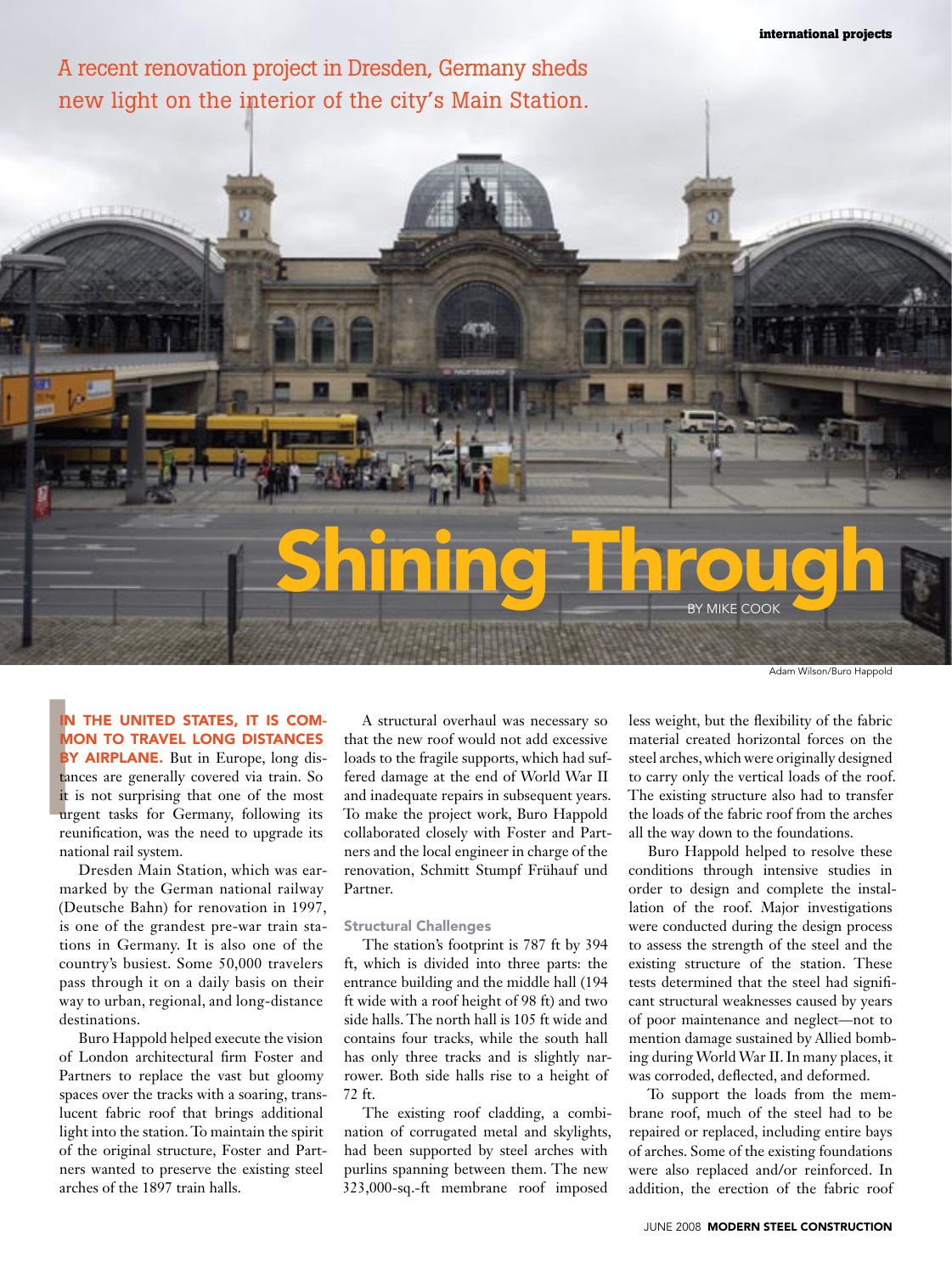

At the junctions of the arches, a special fabric configuration was required to collect and drain rainwater.

necessitated the use of a secondary steel framing system to sustain the new roof, as well as new roof lights, drainage pipes, and lightning protection.

### Testing Assumptions

The sophistication of the new roof structure required that the team reconsider the entire structure of the station. The Buro Happold team began the design process by carrying out extensive calculations using Tensyl, its proprietary computer software. Tensyl has a three-dimensional interface that allows the firm to build and then analyze models to determine the information required for construction and installation. (Originally developed in 1978, Tensyl has since been used successfully by the company to design non-linear structures, such as fabric and cable-net, and assess how they will behave under a variety of load conditions.)

Another major challenge the team faced was the choice of a translucent fabric for the roof, that was not fully approved as a building material—particularly for train stations—because of its potential fire hazard. During the planning process, several possible membrane fabrics were considered. The team decided on a Teflon-coated glass fiber fabric over PVC-coated polyester because of its strong resistance to fire, diesel fumes, and staining, as well as its selfcleaning properties.

Buro Happold investigated the ways fabric could be stressed between the existing steel arches, while identifying the problem zones, such as those with high tension stresses or excessive deflections. The total roof area was divided into nine different bay types in order to test all relevant load cases and load case combinations. This analysis allowed the design team to develop

the shape of the membrane and its points of connection to the existing structure.

The fabric structure and the design assumptions were also tested in relation to the existing structural arches, since the original steel was old and damaged and therefore much less ductile than a contemporary material. The design had to account for such things as temperature changes and the failure of the membrane panels in the event of an unexpected catastrophe or the impact of point loads (from maintenance personnel, for example). Any of one of these conditions alone could disrupt the integrity of the structure and the strength of the roof.

#### Raising the Roof

After reviewing many different options during the design phase, Buro Happold developed a structural solution that added a secondary, triangulated steel structure directly on top of the existing steel arches. To prevent further damage to the existing steel due to welding, the two structures were bolted together for stability.

The fabric membrane was lifted 3 to 6 ft above the main arches, based on a study of the forces on the fabric structure, then fixed to the secondary steel framing system. Transfer loads from the membrane were then passed from the secondary structure to the top chords of the old steel arches.

To make the fabric roof structure resistant to wind and snow loads, the design team developed a double-curved fabric form that created the required stiffness to span the maximum distances between arches, up to 46 ft. The team linked pairs of arches in the secondary structure with rigid purlins that act as lateral trusses, to provide additional stiffness. This design avoided the need for secondary purlins, which were

present in the previous roof structure. The spaces in between the paired arches were linked only by the fabric, so that the whole structure would flex to accommodate the elongation that normally occurs in steel when temperatures change.

Since the fragile arches had little resistance to horizontal forces, the longitudinal loads of the roof were transferred to the end bays of the station. The bays were then braced, turning them into 33-ft-wide trusses. To prevent catastrophic failure of the membrane, additional horizontal cables were inserted underneath the fabric to support the membrane, if needed, under extreme load cases.

### Creating new Connections

Although the fabric membrane was much less expensive and lighter than glass, the roofing material made necessary the design of a customized solution for linear membrane clamps to attach the fabric roof to the secondary steel structure via steel plates. This detail had to work with the membrane roof and the top chord of the secondary structure, yet remain cost-effective to install and produce.

Whereas the steel plates that connect the fabric to the secondary steel structure were fixed, the clamps themselves had to accommodate for movement of the membrane structure. Once a clamp was installed and stressed, there were no further methods available to adjust the membrane tension. This meant that the fabrication had to be extremely accurate.

Each bay had to be modeled individually, using the computer model to determine the angle of the clamps at each point of connection. The team supplied this three-dimensional information to the